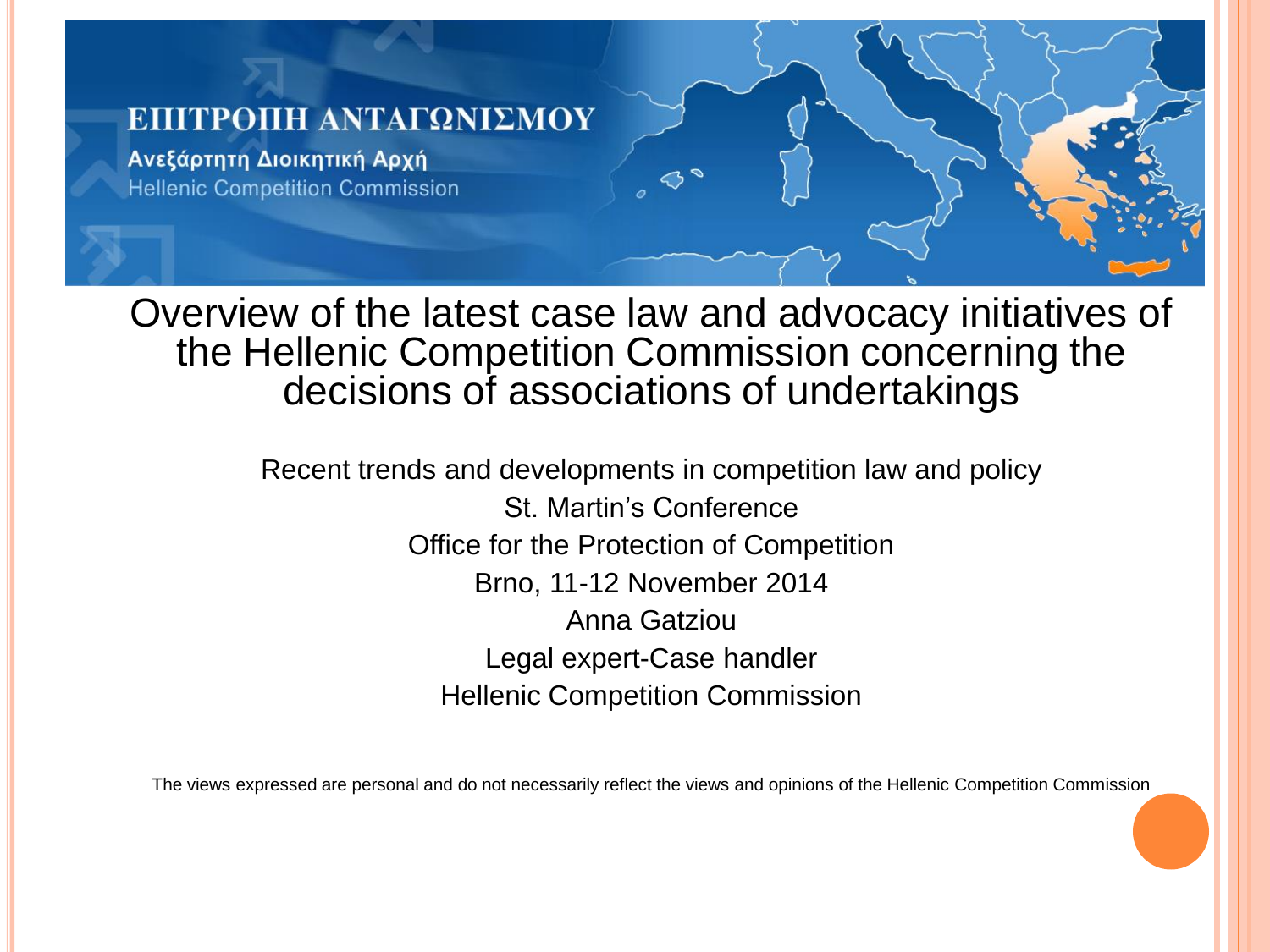### General Remarks

- Small scale economies foster anticompetitive practices of associations of undertakings.
- Many collusive practices replaced regulatory barriers that have been abolished whereas others have been facilitated by the existing legal framework.
- o The Hellenic Competition Commission (HCC) issued 10 decisions of
- interim measures and
- infringements.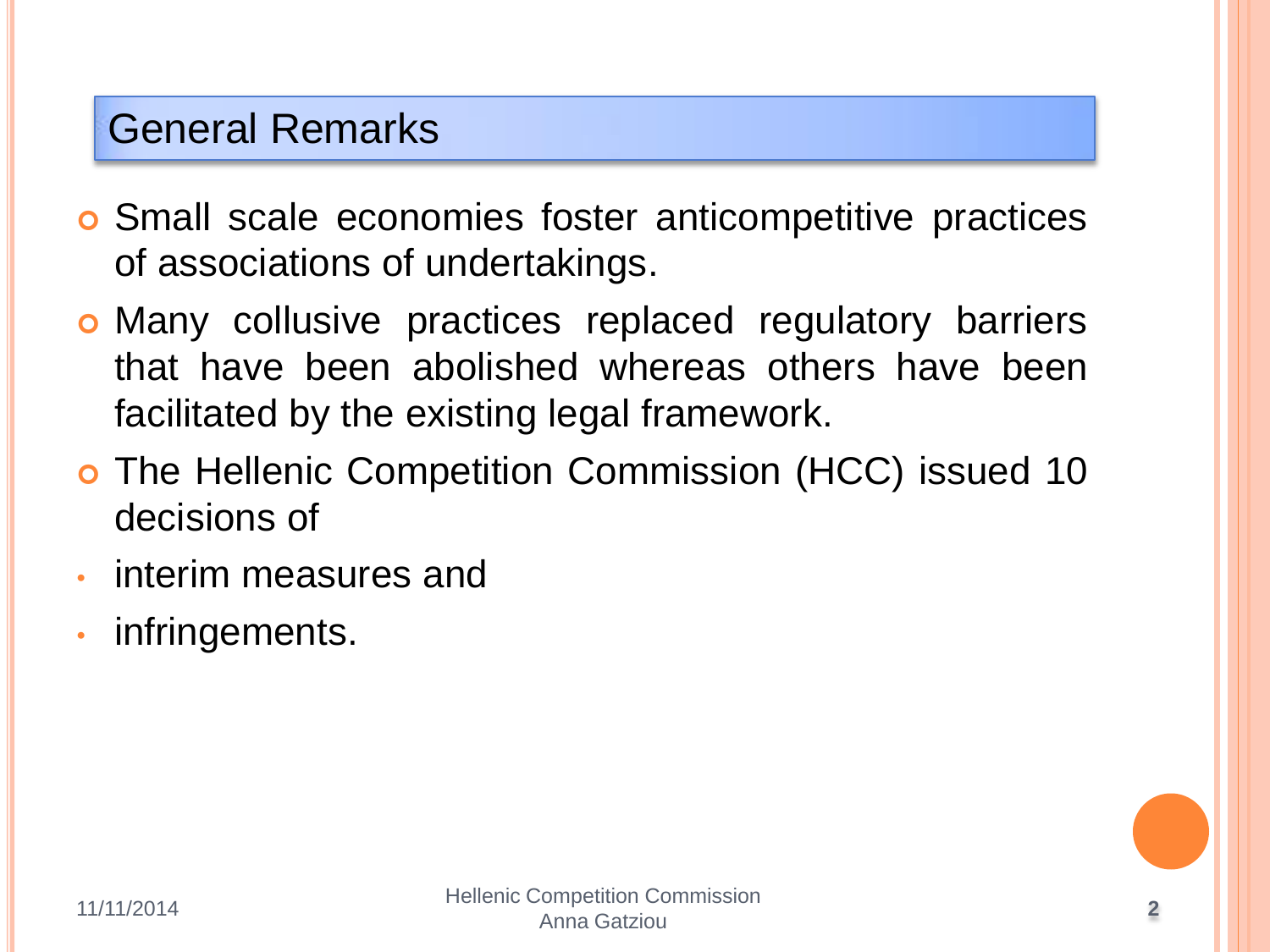# Associations of flour mills - Interim measures (505/VI/2010)

### **The infringement**

 Two associations of undertakings, together represent approx. 90% of flour mills in Greece, recommended to their members the immediate readjustment of prices of flour in mid-August 2010, following recent upwards trends in the wheat market.

### **Commitments**

- The two associations offered commitments.
- **o** They undertook
- to withdraw the press releases and announcements,
- to publicise this withdrawal to their members and in the press and
- to refrain from any similar announcement or any other action.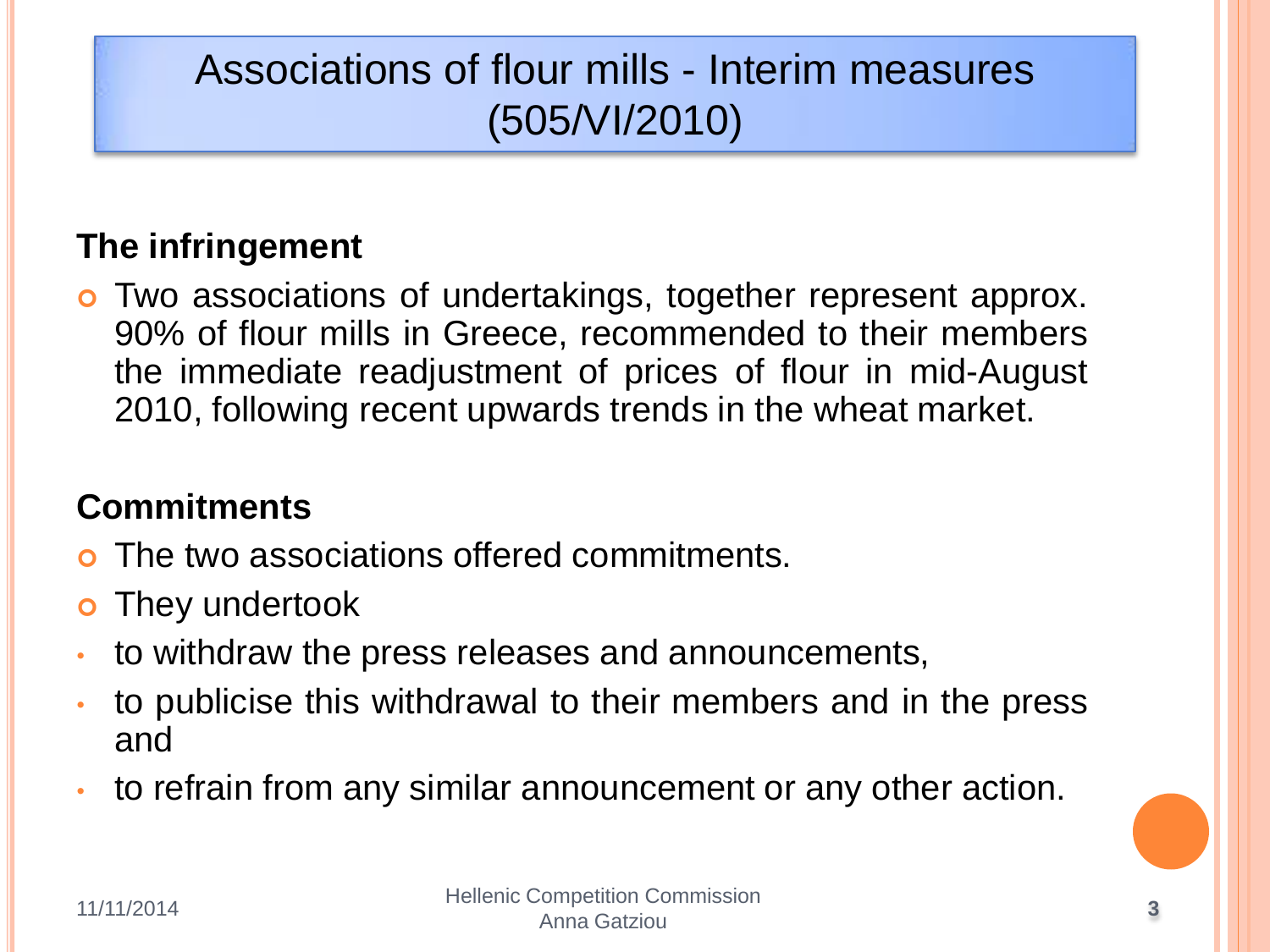## Infant milk-Interim measures (545/VII/2012)

### **Legislative framework**

**o** In 2011  $\longrightarrow$  abrogation of legislative provision that formulas for infants under the age of 6 months are supplied exclusively by pharmacies.

#### **The infringement**

- Decision of Association of Pharmacists of Patra and Association of wholesalers of Western Greece to collectively limit and control the supply of infant milk formulas, notably by boycotting those producers of baby milk that decided to supply their products also through the retail channel of S/M (in parallel with the pharmacy channel).
- The first case of interim measures in which the HCC examined a collective defensive boycott.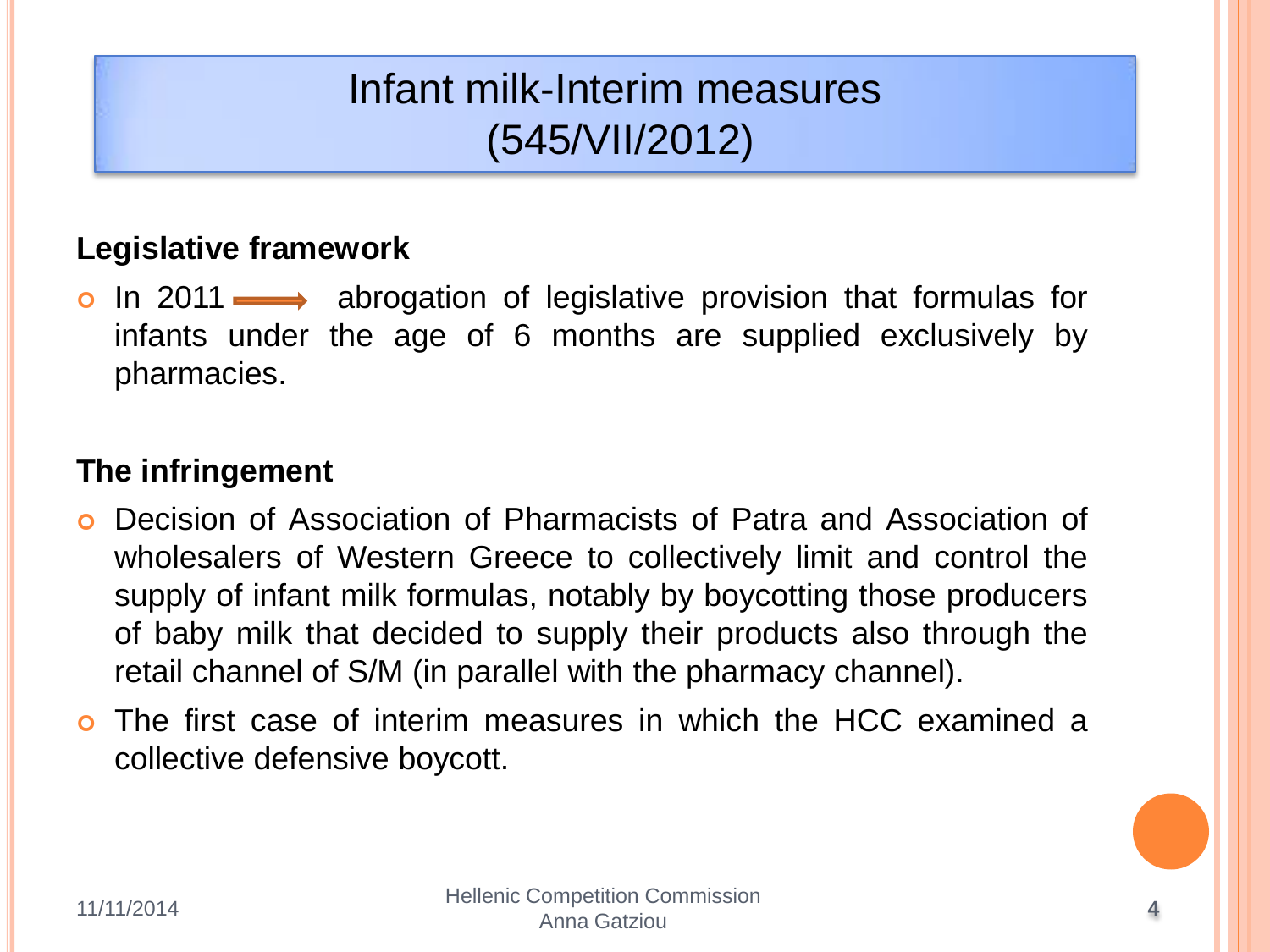## Infant milk-Interim measures (545/VII/2012)

#### **The interim measures**

- The case entails a risk of serious and irreparable damage to competition, such that interim measures are warranted.
- Following the service of the Statement of Objections, the Associations complied voluntarily to the suggestions.
- **•** However, the HCC issued a decision in order to further impose the obligation
- to withdraw the relevant decisions,
- to publicise the withdrawal to their web sites and to the press and
- to refrain from any similar act in the future.
- o The relevant decision aimed, among other, to prevent adoption of relevant decisions by other pharmacists' associations.
- o The HCC decision was upheld by the Athens Court of Appeal.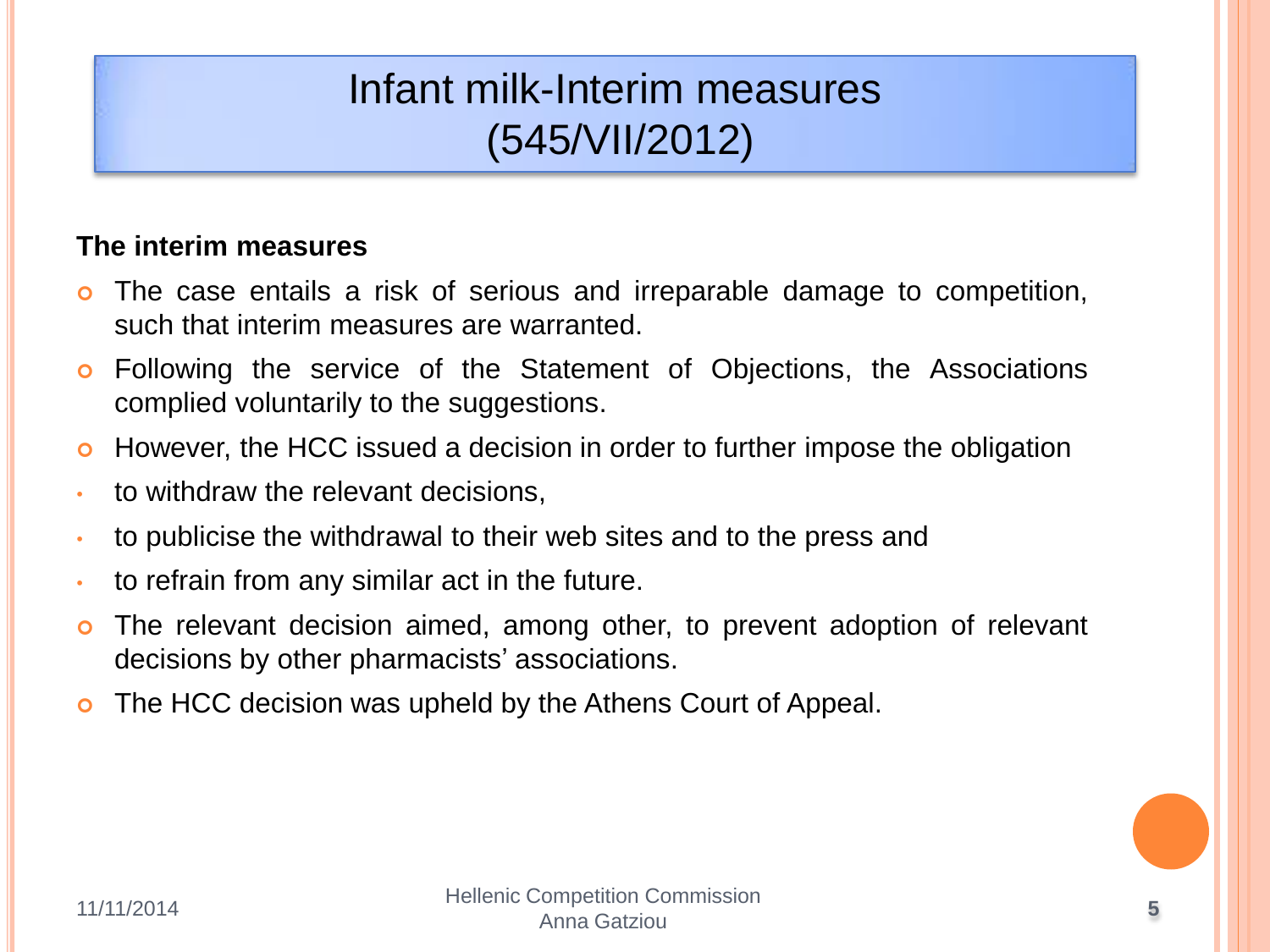# Technical Chamber of Greece- Infringement decision (512/VI/2010)

#### **Legislative provision**

o The law provides for three basic elements/parameters for the calculation of the minimum fees of engineers.

#### **The infringement**

 The governing body of the Technical Chamber of Greece (TCG) adopted two decisions setting minimum fees for engineers by application of a 'presumed minimum construction cost' per square meter for all private construction projects.

#### **The infringement decision**

- The HCC concluded that TCG substituted the role of the State, without having any regulatory power, by adopting a "minimum cost for construction projects". In that context, TCG's conduct aimed at and resulted in raising minimum fees for the engineers.
- The HCC imposed a fine and the obligation on TCG-within a transitional period of 60 days-
- to modify its electronic system, so that the system accepted requests for the calculation of fees, independently of the amount of the declared cost per square meter, and
- to inform its members and the public about the decision with a publication in its Bulletin and a press release in its website.
- **o** The decision was upheld by the Athens Court of Appeal.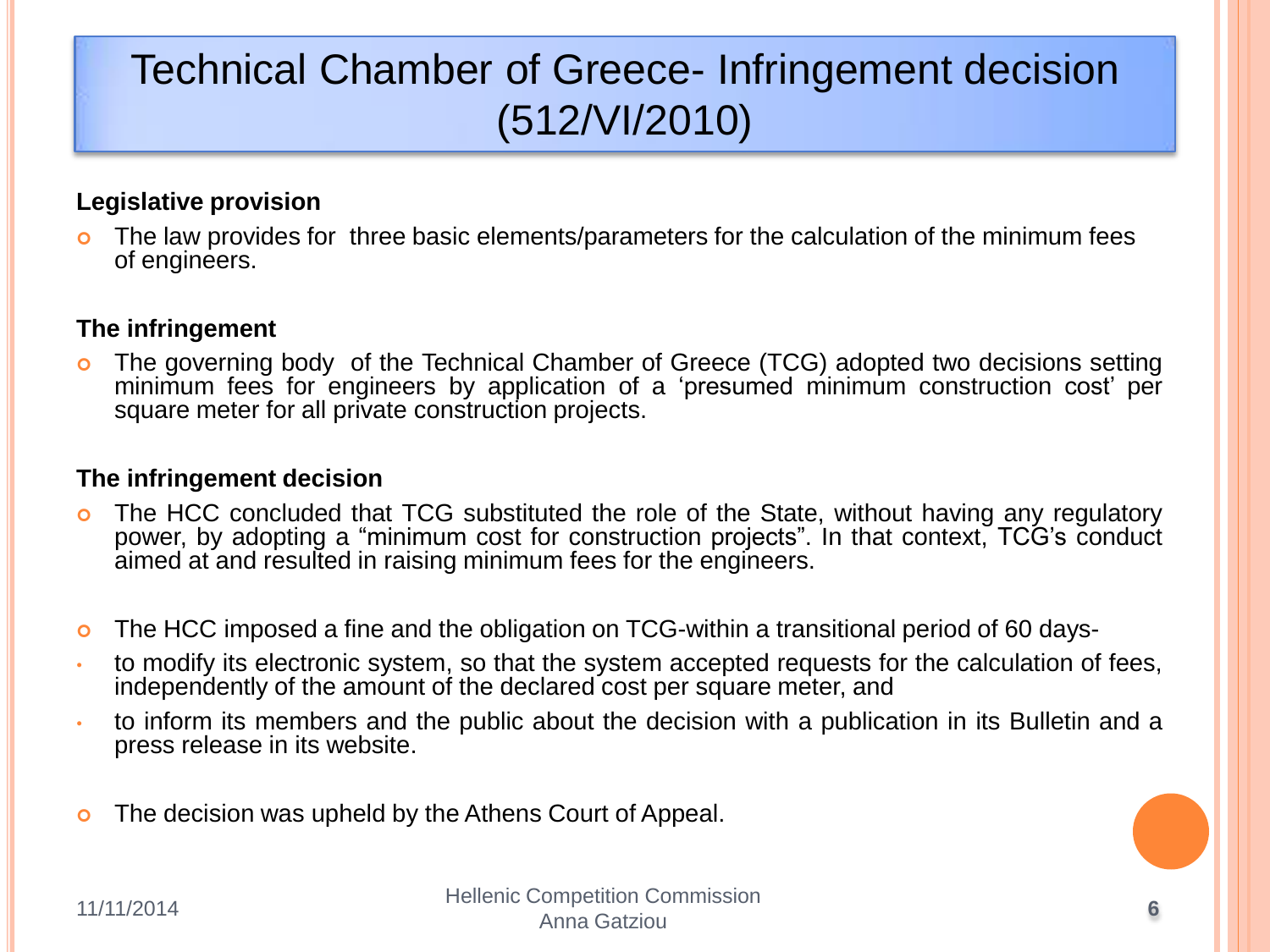## Estate agents' services-Infringement decision (518/VI/2011)

#### **Legislative provision**

Until 1993, legislative provision for a fixed estate agents' fee  $\longrightarrow 2\%$  on the price contract for sales and leases and 1% for loans.

#### **The infringement**

Four Associations adopted decisions, recommendations and instructions to their members

- **o** for imposition of a minimum fee (2% of the actual price of the contract), payable from both the seller and the buyer for the provision of estate agents' services.
- o for prohibition of advertisement of a fee below the threshold of 2%.

The HCC imposed fines to the Associations and ordered

- the amendment of the Code of Ethics and Statutes of the Associations,
- o the notification to their members that they are free to negotiate the fee with their clients and
- o the publication of the relevant communication to the press and to their websites.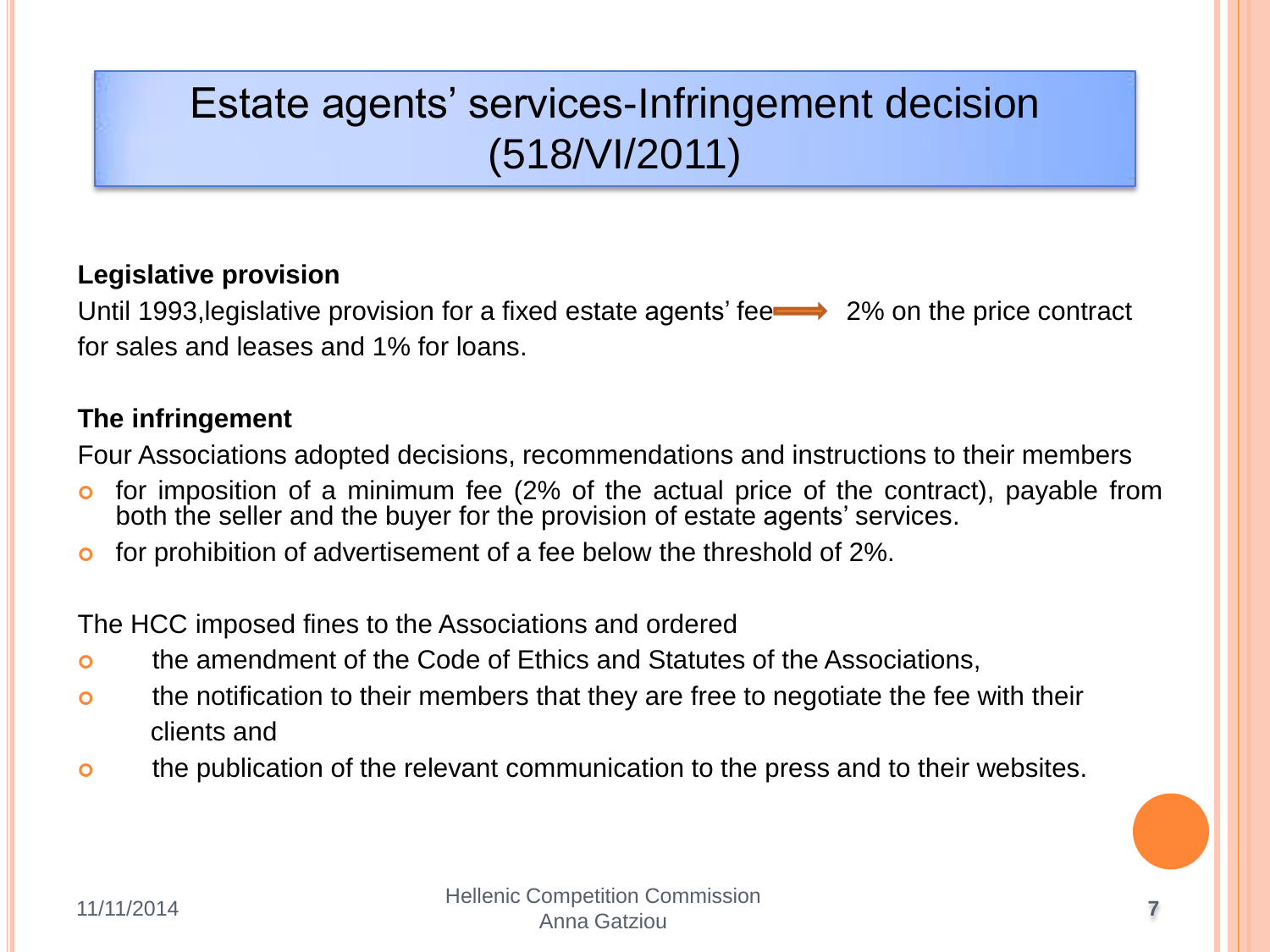## Estate agents' services-Infringement decision (518/VI/2011)

### **Commitments**

 The commitments, accepted by the HCC for the Association of Estate Agents of Greece were:

• the amendment of its Code of Ethics as per the advertisement of the estate agents' fee.

• the insertion in its Statute of a provision for the free negotiation of the fee.

All the other commitments proposed by other Associations were rejected due to the fact that the infringements were considered as very serious and the imposition of fine, due to its deterrent nature, was considered to be a more effective measure.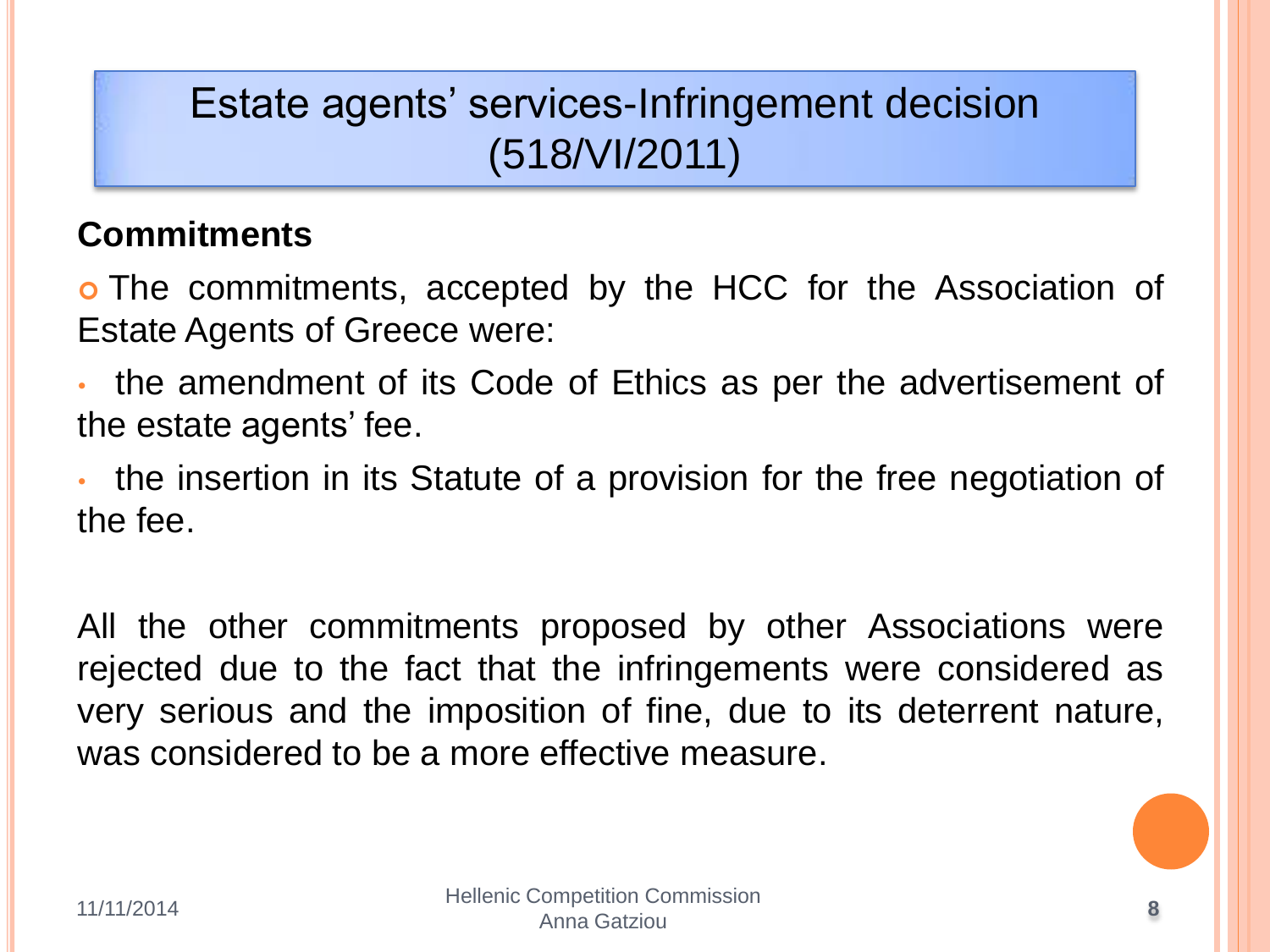# Association of Booksellers of Thessaloniki-Infringement decision (527/VI/2011)

#### **Legislative provision**

 the price of a book, published in Greece, is determined by the publisher and the discount on its retail price can not exceed the percentage of 10%, for the first two years of its publication. Foreign books are exempted.

#### **The infringement**

 The Association of Booksellers of Thessaloniki determined the discount policy of the booksellers, aiming to the elimination of discounts and utterly to the determination of a unified retail price for every book.

#### **The decision**

The HCC ordered the Association:

 to make an announcement, referring that, without prejudice to the legislation in force, the percentage of discount is free for any book published in Greece and for all imported foreign books, irrespectively of the year of their publication.

o to publicise the announcement to its members and in the press.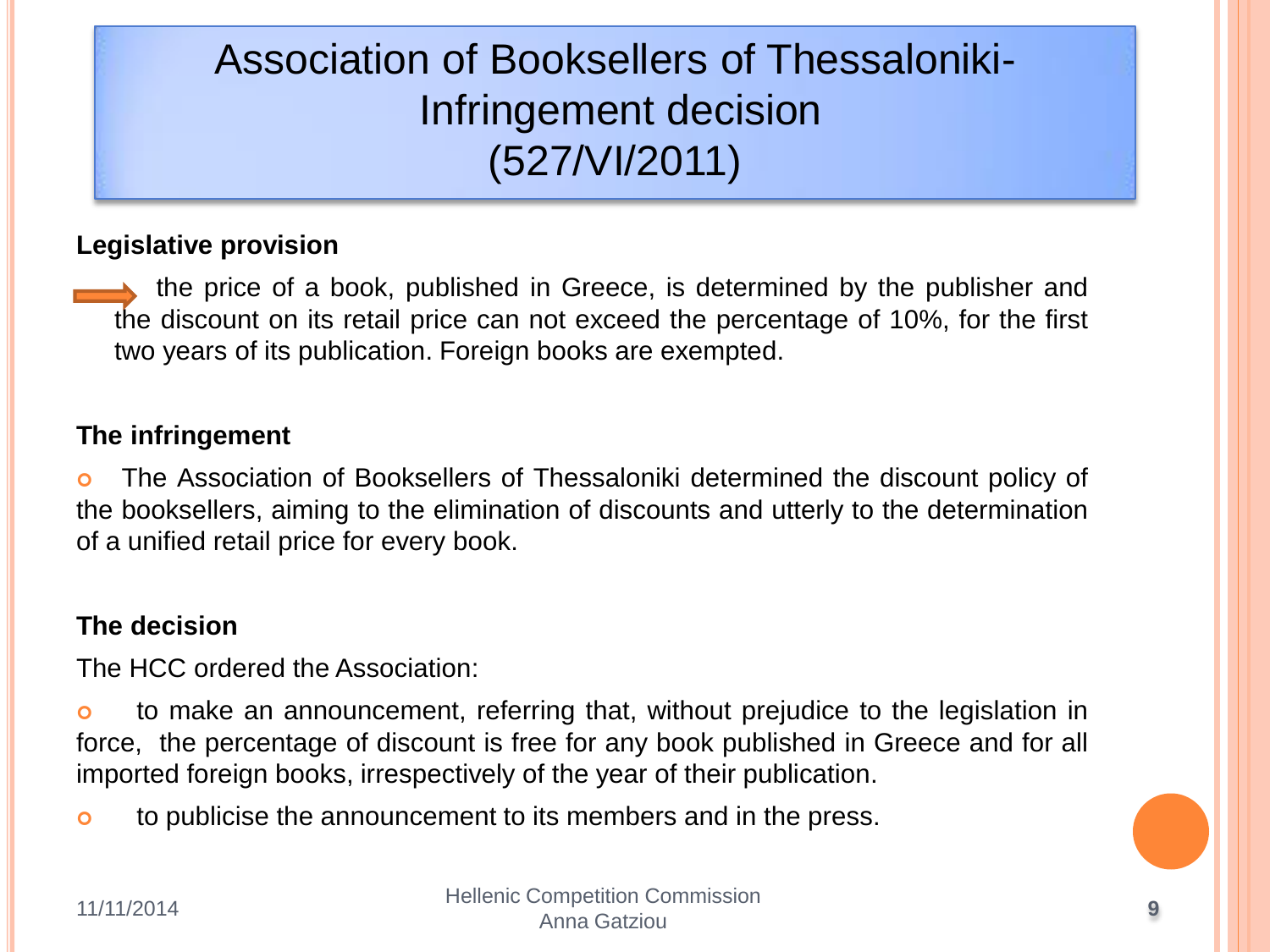Professional associations of foreign language school owners- Infringement decision (554/VII/2012)

**Legislative provision Detail 2004** the law was determining the maximum percentage increase to the yearly fees charged to the students.

### **The infringement**

Five Professional Associations– based on a series of decisions/recommendations, provisions in their statutes, internal regulations and other rules of conduct – sought, depending on each individual case,

- **o** either to fix the fees charged to students by their members (e.g. minimum fees, discount terms) and/or
- o to coordinate other important parameters of their member's commercial activity (e.g. non-compete clauses, exclusionary clauses regarding students' participation in foreign language examinations, excessive advertising restrictions).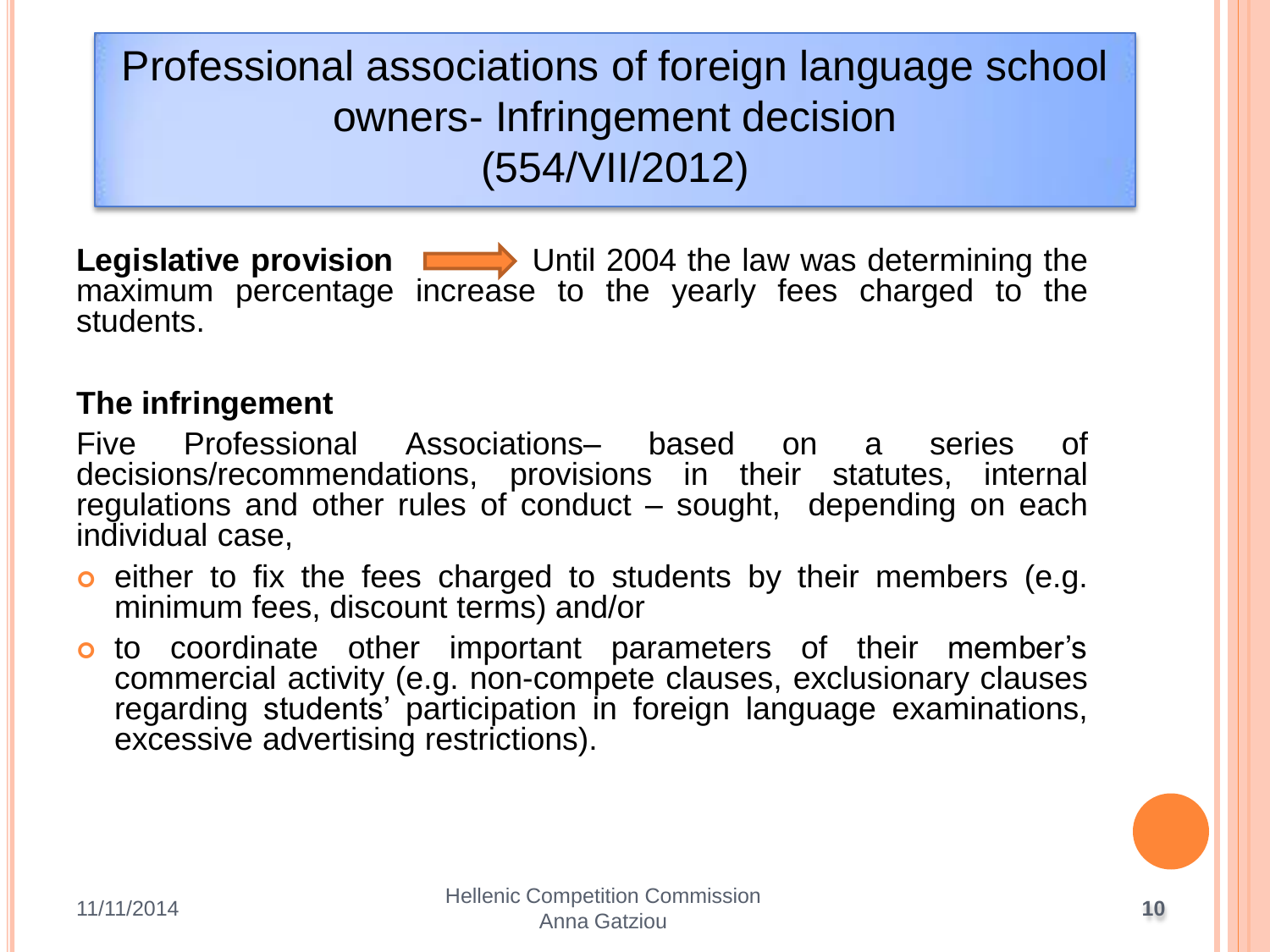Professional associations of foreign language school owners- Infringement decision (554/VII/2012)

One Association, specifically, had established a fully standardised procedure for its members, practically eliminating the competition among them, through

- **o** imposition of minimum fees and maximum discounts,
- o age restrictions for each class,
- geographical restrictions for the establishment of a foreign language school
- o imposition of minimum schools years per foreign language.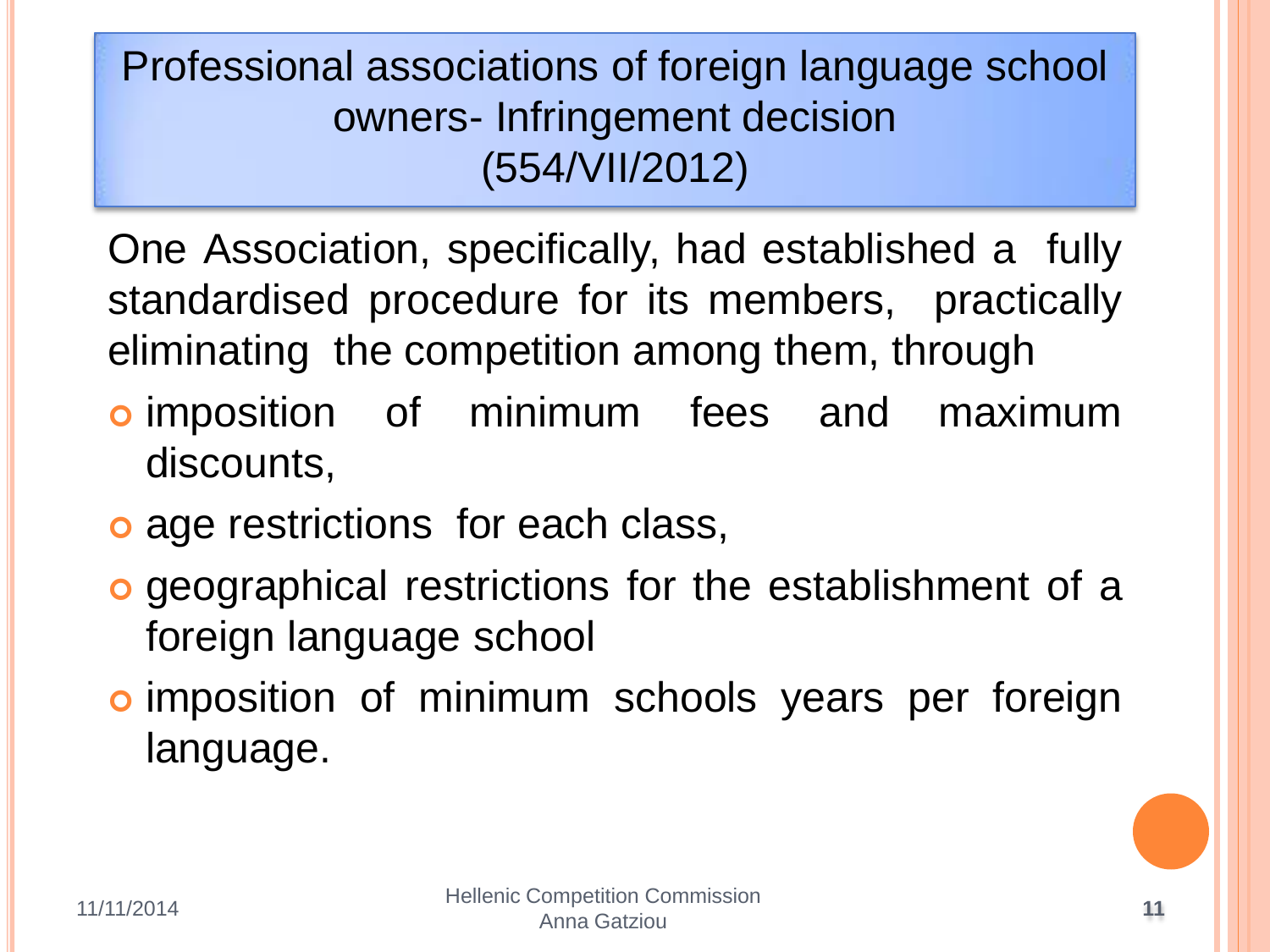Professional associations of foreign language school owners- Infringement decision (554/VII/2012)

# **The infringement decision and the commitments**

The HCC

- **o** imposed fines to five Associations and
- **o** accepted commitments proposed by the Pan Hellenic Confederation of foreign language school owners (PALSO), i.e. the amendment of the non-competition clauses of its Statute which restricted the ability of their members to engage and/or participate in foreign language exams organized by competing organizations.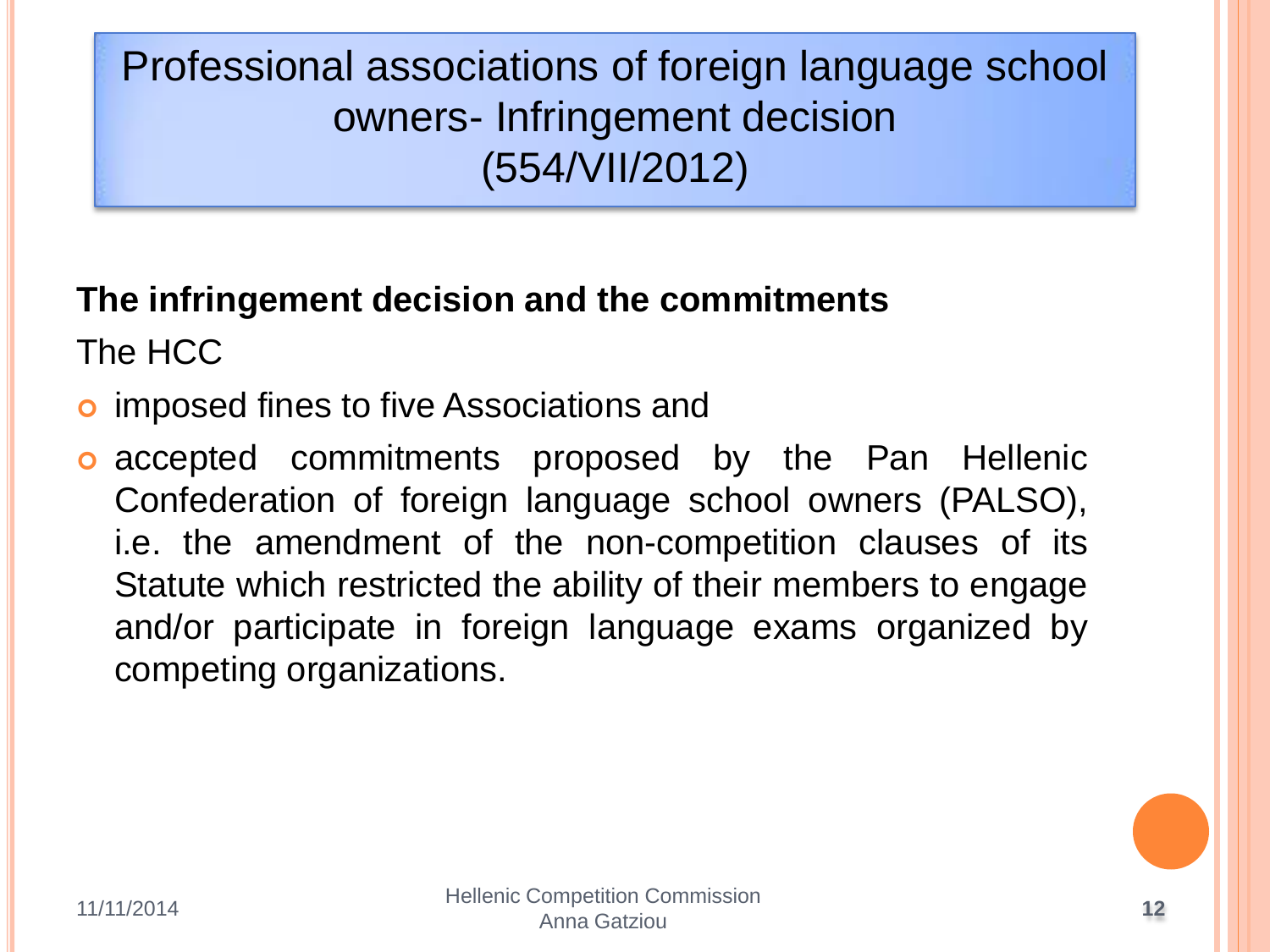# Trade Associations of Driving Schools-Infringement decision (571/VII/2013)

### **Legislative provisions**

 Provision of a minimum number of theoretical or practical driving lessons and notification of price lists to the Ministry and tax authorities.

 Geographical restrictions-each instructor could operate only within the Prefecture of the seat of his driving school or of his branch.

### **The infringement**

Ten Trade Associations engaged in collusive practices restricting competition, notably through

 price-fixing (fix minimum price per hour for a driving lesson) and, occasionally,

 limitation in the provision of services (interruption of driving lessons during summer, Christmas period).

The HCC imposed fines to six Trade Associations and to seven individual driving schools.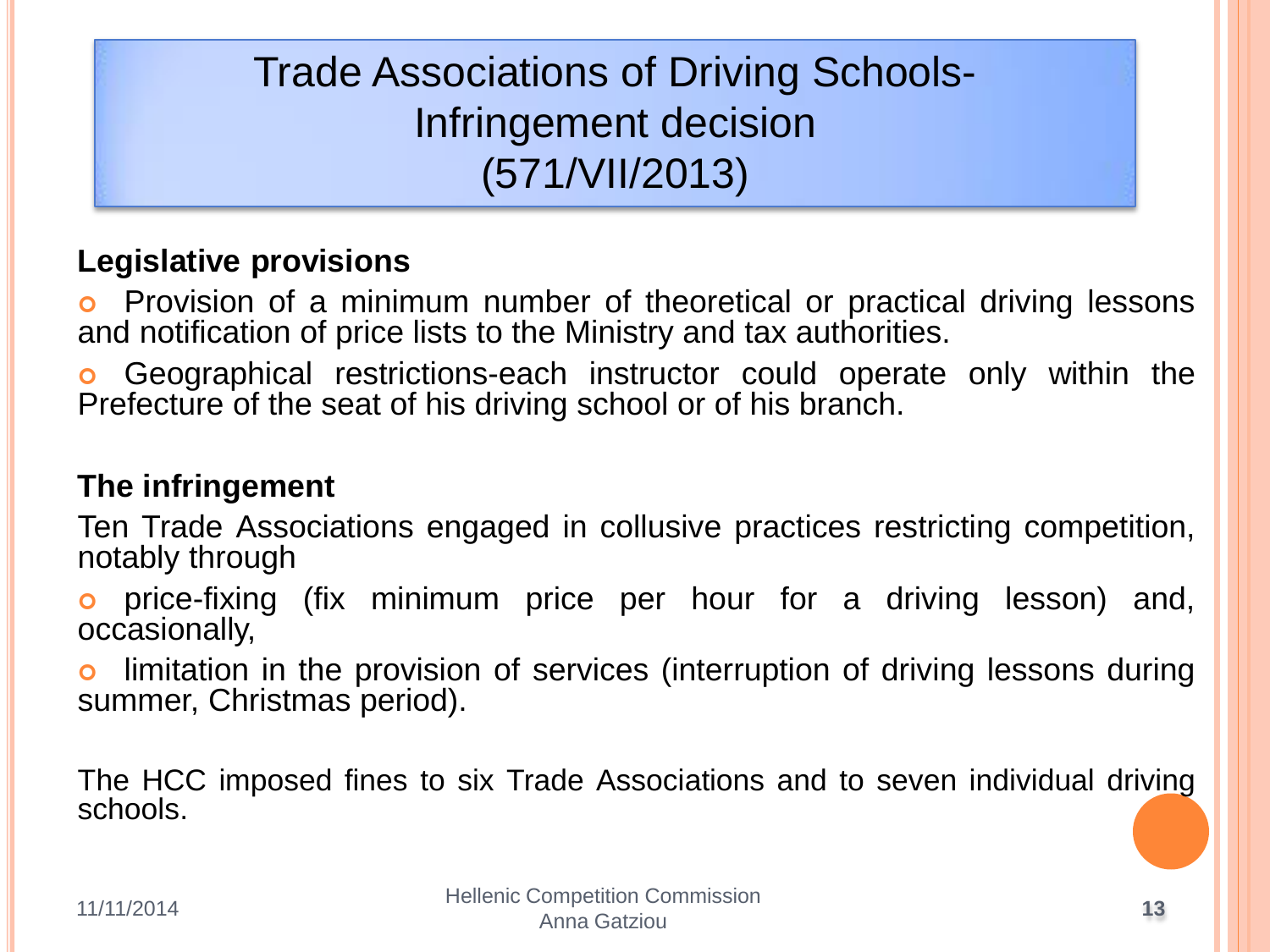# Trade Associations of Driving Schools-Infringement decision (571/VII/2013)

#### **Establishment of a common banking system**

 Two Associations organised a system through which they aimed to safeguard the implementation of the fixed price.

 Opening of a common bank account for all their members. Each client made a deposit indicating the code number which corresponded to a driving school and the total amount was being distributed by the Association to each driving school based on the amount of deposits.

#### **The banks' role as cartel facilitators**

The HCC concluded that one bank acted as cartel facilitator and was imposed a fine.

Two conditions were accumulatively fulfilled:

- 1) the objective condition, i.e. the contribution of the bank to the implementation of the collusion through the opening of the bank account
- 2) the subjective condition, i.e. the knowledge and will of the bank to facilitate the collusion. (A bank's employee was at the same time President of an Association. The bank is liable for the acts of its employees even if it is not aware of them).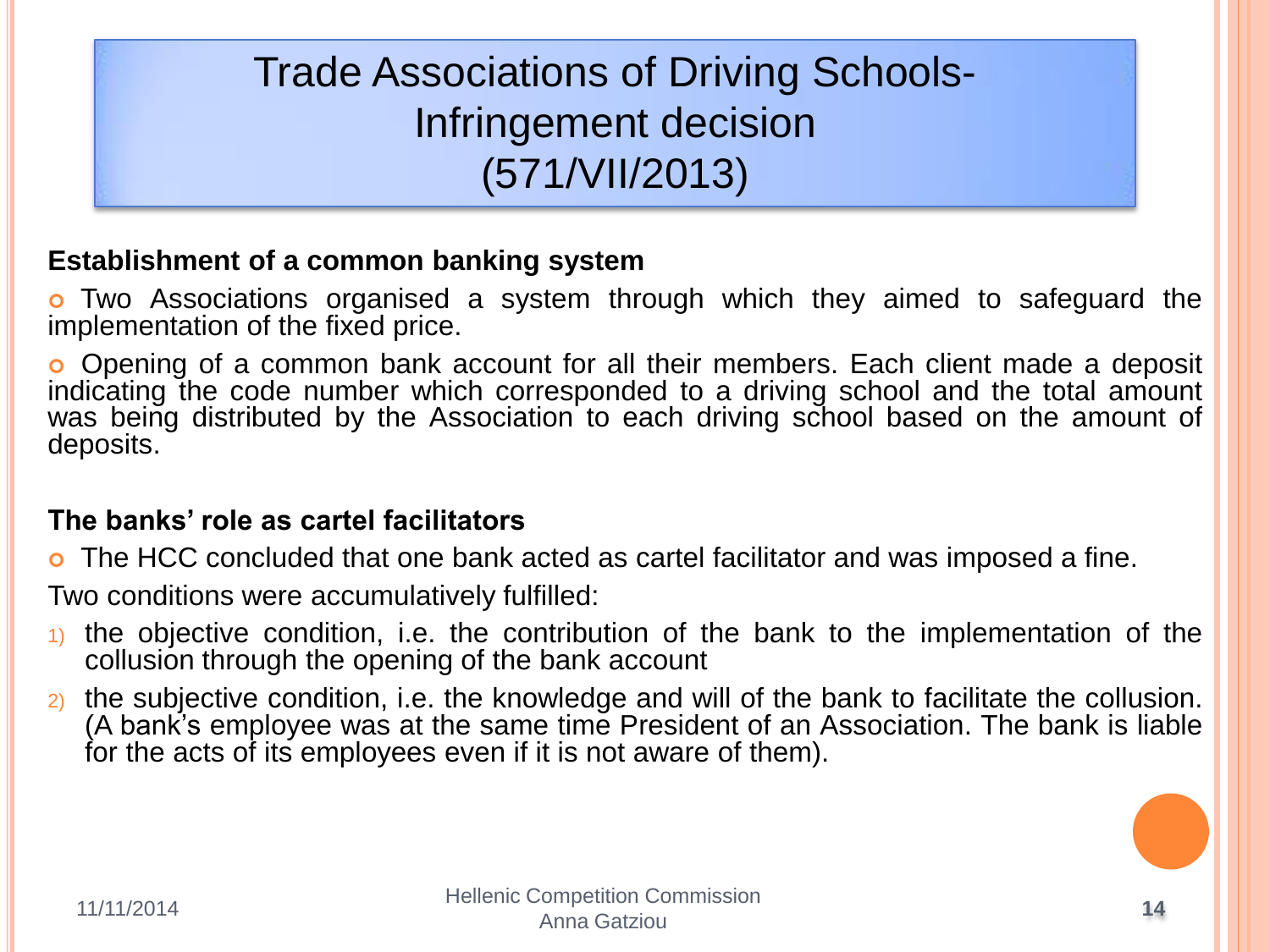Trade Associations of Driving Schools-Infringement decision (571/VII/2013)

With reference to the second bank, the HCC concluded that:

It did not act as a cartel facilitator because, although the objective condition of opening a common bank account was fulfilled, the subjective condition of knowledge was not fulfilled.

Based on the elements of the case, the bank could not know that through the opening of a common bank account the Association aimed to ensure the implementation of the fixed prices.

• The knowledge of the opening of a common account for the payment of fees can not entail by itself knowledge for setting fixed prices and establish the bank's will to facilitate the collusion.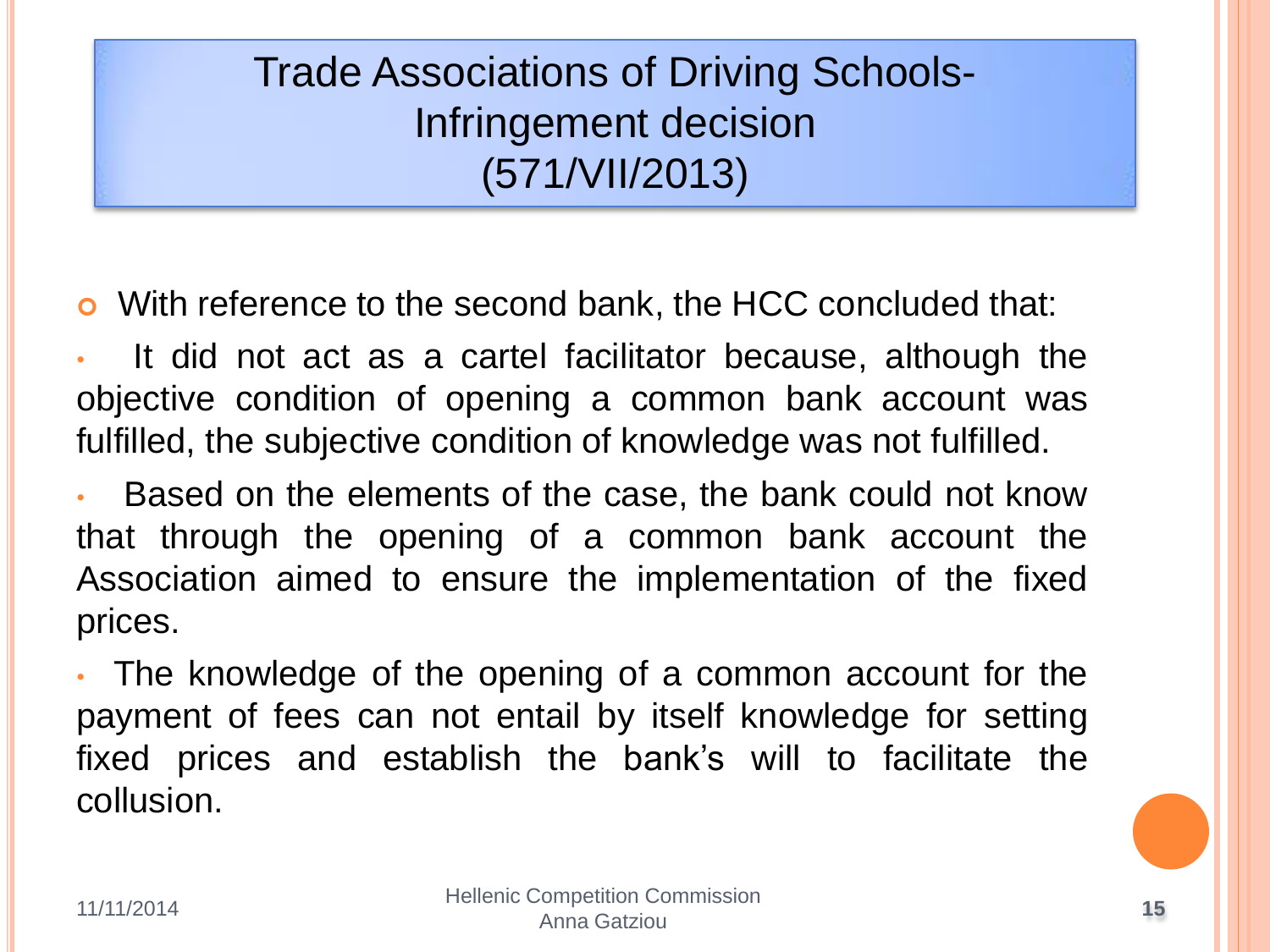### The Advocacy Role of the HCC

Greece faces a strong economic crisis which exacerbates the phenomena of collusion.

Within this framework, HCC enhances its advocacy role through

### **1. Issuance of an announcement (2011)**

Occasion: announcements or actions taken by associations of undertakings, which, in order to protect their professional interests, allege the unfavorable economic situation or the more specific economic conditions prevailing in their respective industry (rise in raw material prices, reform of tax regime, etc.),

The HCC notes that:

"*The competition law, enforced both at Community and national level, imposes on undertakings to face economic situations framing an autonomous trading policy independently of each other and with means which neither distort nor disrupt free competition. Therefore, any possible pursuit of increase or maintenance of profits of undertakings or shifting of financial burdens to the consumer by way of cartels, decisions by associations of undertakings or unilateral abusive practices, puts the public interest at risk and harms the consumer, without any offset for society*".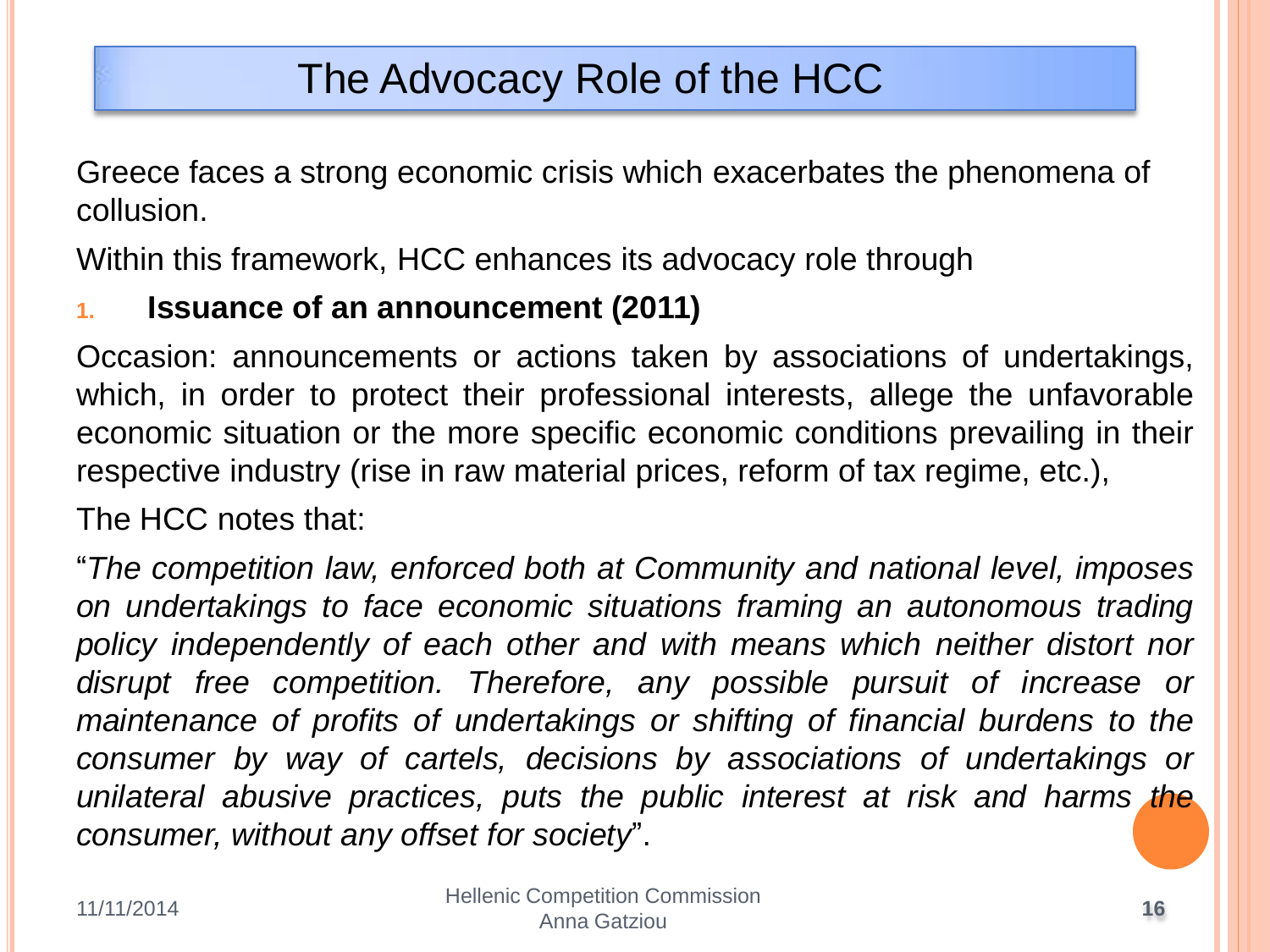## The Advocacy Role of the HCC

**2. Publication of a Guide for the Associations of Undertakings (2014)** 



The Guide underlines the important role and the dynamic of Associations in Greece and provides guidelines for their self assessment in relation to compliance of their actions and decisions with the competition legislation.

The Guide has been sent to all Chambers of Commerce and the majority of the Associations of Undertakings and has been presented by the President of the HCC to many of them.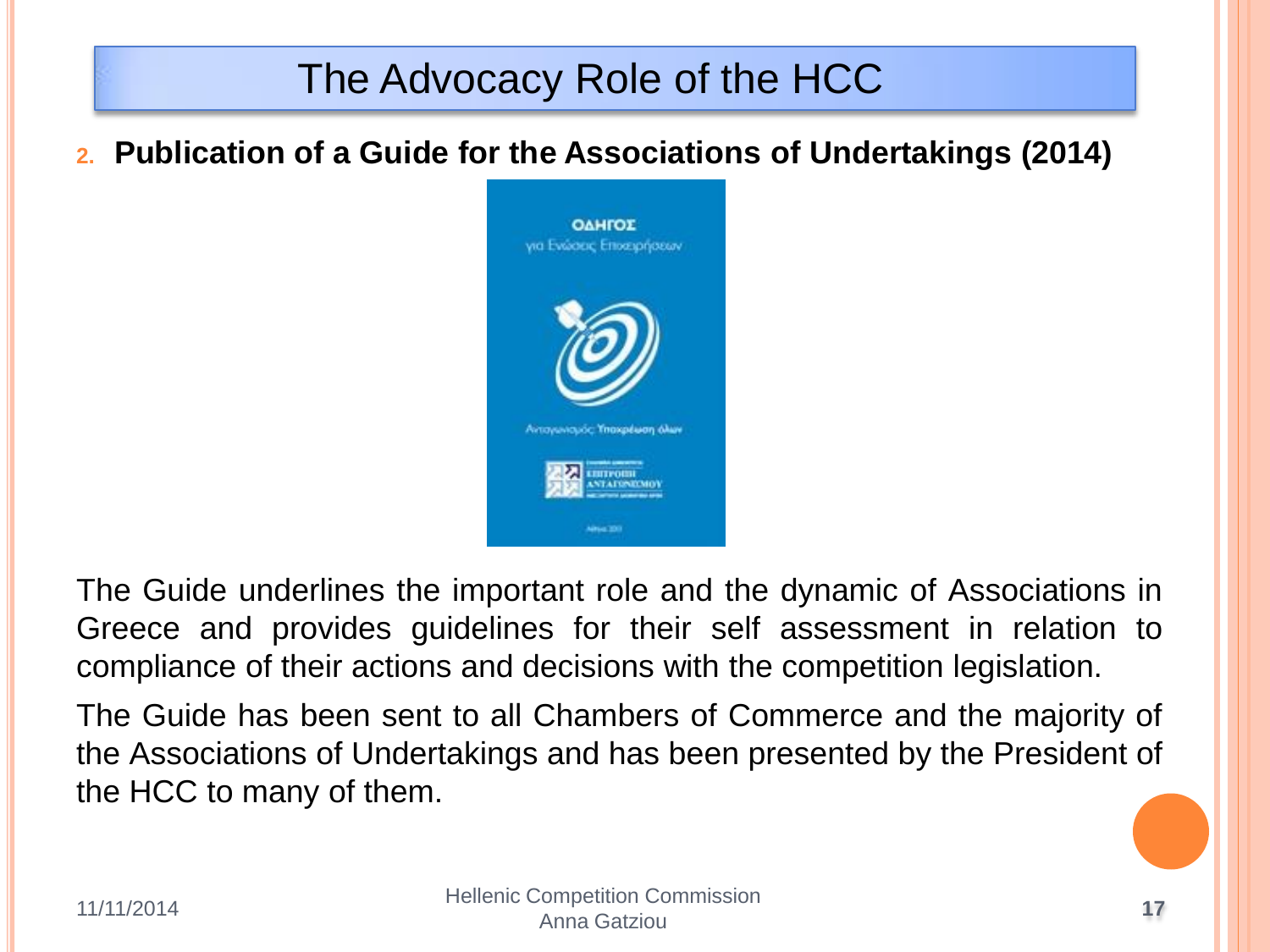Whereas the large scale economies may "withstand" to tolerate anticompetitive practices by remaining at the same time effective, the same practices in small scale economies may be broadly expanded and have a serious impact on competition, consumer's welfare and the economy.